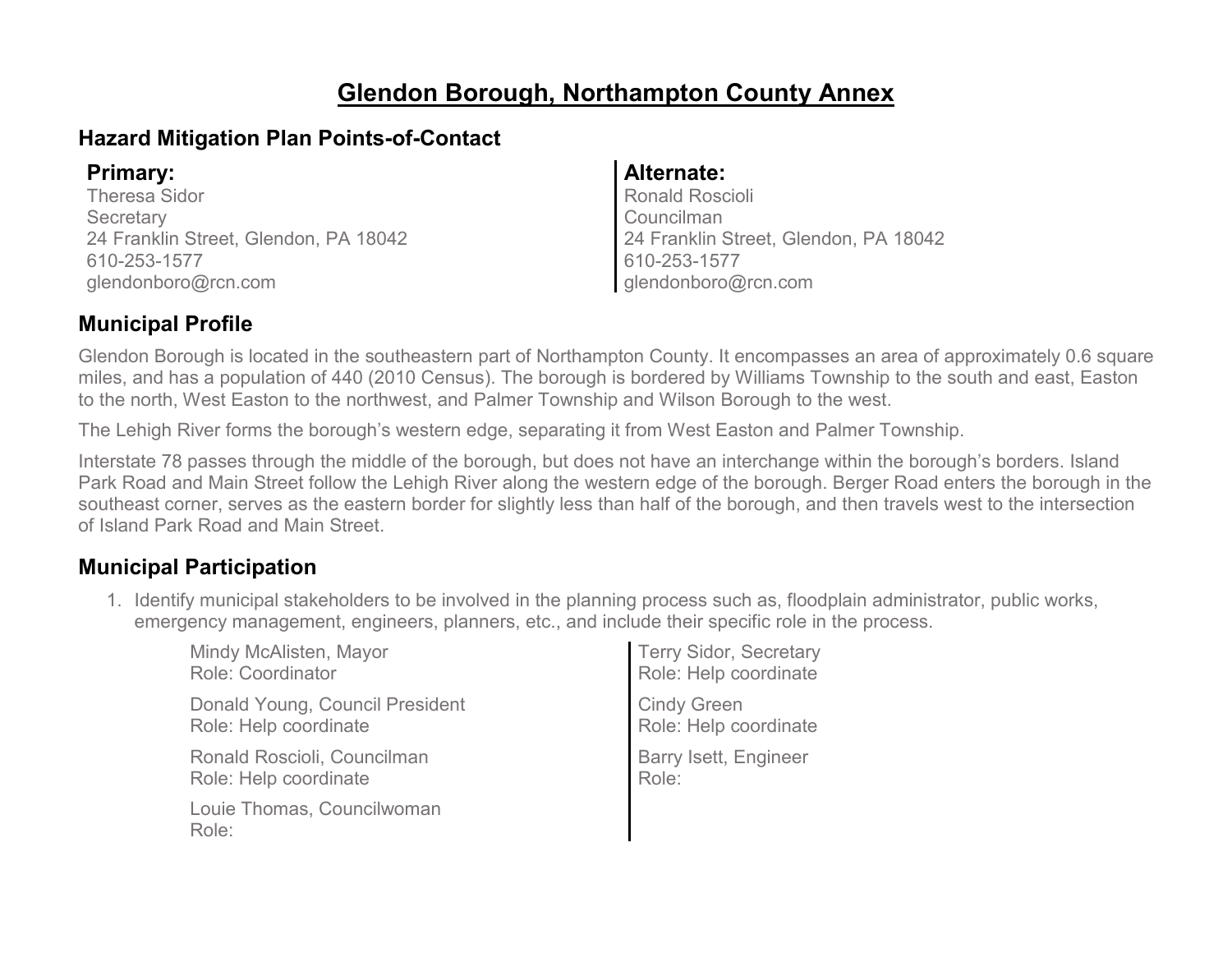#### **Municipal Participation –** *continued*

2. Identify community stakeholders such as; neighborhood groups, religious groups, major employers / businesses, etc., that will be informed and / or involved in the planning process and describe how they will be involved.

| ProcessFlo        | Fmail                  |
|-------------------|------------------------|
| Ward Trucking     | Neighborhood Watch     |
| <b>Dhollandia</b> | <b>Channel 69 News</b> |

3. Describe how the public **will be engaged** in the current planning process examples, newsletters, social media, etc., **and how they were engaged** since the 2013 Hazard Mitigation Plan.

**Newsletters** Social media See Question 2

#### **Compliance with the National Flood Insurance Program (NFIP)**

| <b>Topic</b>                                                                                                                                      | Identify source of information, if<br>different from the one listed.  | <b>Additional Comments</b>                    |
|---------------------------------------------------------------------------------------------------------------------------------------------------|-----------------------------------------------------------------------|-----------------------------------------------|
| <b>1. Staff Resources</b>                                                                                                                         |                                                                       |                                               |
| Is the Community Floodplain Administrator (FPA) or NFIP Coordinator certified?                                                                    | <b>Community FPA</b>                                                  | No                                            |
| Is floodplain management an auxiliary function?                                                                                                   | <b>Community FPA</b>                                                  | <b>Yes</b>                                    |
| Provide an explanation of NFIP administration services (e.g., permit review, GGIS,<br>education or outreach, inspections, engineering capability) | <b>Community FPA</b>                                                  | Permit review $-3rd$ party, zoning<br>officer |
| What are the barriers to running an effective NFIP program in the community, if any?                                                              | <b>Community FPA</b>                                                  | Population less than 400                      |
| 2. Compliance History                                                                                                                             |                                                                       |                                               |
| Is the community in good standing with the NFIP?                                                                                                  | State NFIP Coordinator, FEMA NFIP<br>Specialist, or community records | Yes                                           |
| Are there any outstanding compliance issues (i.e., current violations)?                                                                           |                                                                       | No                                            |
| When was the most recent Community Assistance Visits (CAV) or Community<br><b>Assistance Contact (CAC)?</b>                                       |                                                                       |                                               |
| Is a CAV or CAC scheduled or needed?                                                                                                              |                                                                       | No, No                                        |
| 3. Regulation                                                                                                                                     |                                                                       |                                               |
| When did the community enter the NFIP?                                                                                                            | <b>NFIP Community Status Book</b>                                     |                                               |
| Are the Flood Insurance Rate Maps (FIRMs) digital or paper? How are residents<br>assisted with mapping?                                           | <b>Community FPA</b>                                                  | Paper                                         |
| Do floodplain regulations meet or exceed FEMA or State minimum requirements? If<br>so, in what ways?                                              | <b>Community FPA</b>                                                  | <b>Yes</b>                                    |
| Describe the permitting process                                                                                                                   | Community FPA, State, FEMA NFIP                                       | Our zoning officer, etc.                      |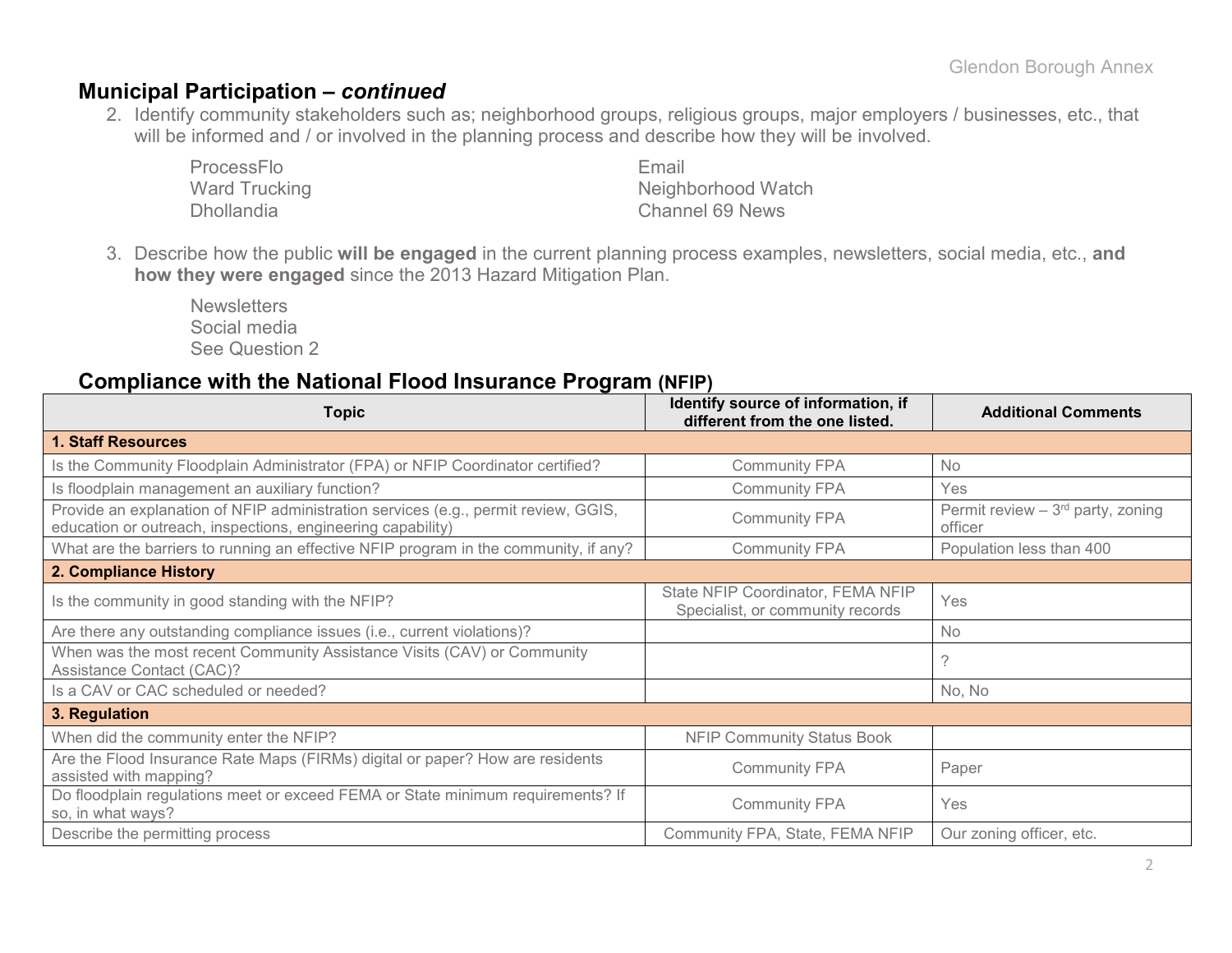### **Compliance with the National Flood Insurance Program (NFIP)** *– continued*

| <b>Topic</b>                                                                                                                                     | Identify source of information, if<br>different from the one listed.     | <b>Additional Comments</b>                                                  |
|--------------------------------------------------------------------------------------------------------------------------------------------------|--------------------------------------------------------------------------|-----------------------------------------------------------------------------|
| <b>4. Insurance Summary</b>                                                                                                                      |                                                                          |                                                                             |
| How many NFIP policies are in the community?<br>What is the total premium and coverage?                                                          | State NFIP Coordinator or<br><b>FEMA NFIP Specialist</b>                 |                                                                             |
| How many claims have been paid in the community? What is the total amount of<br>paid claims? How many substantial damage claims have there been? | FEMA NFIP or Insurance Specialist                                        | Several around Front and 2 <sup>nd</sup><br><b>Streets</b>                  |
| How many structures are exposed to flood risk within the community?                                                                              | <b>Community FPA or GIS Analyst</b>                                      | around Front and 2 <sup>nd</sup> Streets                                    |
| Describe any areas of flood risk with limited NFIP policy coverage                                                                               | Community FPA or FEMA Insurance<br><b>Specialist</b>                     |                                                                             |
| 5. Community Rating System (CRS)                                                                                                                 |                                                                          |                                                                             |
| Does the community participate in CRS?                                                                                                           | Community FPA, State, or FEMA NFIP                                       | No, according to<br>http://lvpc.org/haxmit.html, only<br>Hanover Twp. does. |
| If so, what is the community's CRS Class Ranking?                                                                                                | Flood Insurance Manual<br>(http://www.fema.gov/floodinsurancemanual.gov) | None                                                                        |
| What categories & activities provide CRS points & how can the Class be improved?                                                                 |                                                                          | None                                                                        |
| Does the plan include CRS planning requirements?                                                                                                 | Community FPA, FEMA CRS<br>Coordinator, or ISO representative            | <b>No</b>                                                                   |

### **Community Assets**

Community assets are defined to include anything that is important to the character as well as the function of a community, and can be described in four categories, they are; people, economy, natural environment and built environment. Please identify the community assets and location under each category.

- **1. People**
	- Concentrations of vulnerable populations such as the elderly, physically or mentally disabled, non-English speaking, and the medically or chemically dependent.

No concentrations

 Types of visiting populations where large numbers of people are concentrated such as visitors for special events and students.

None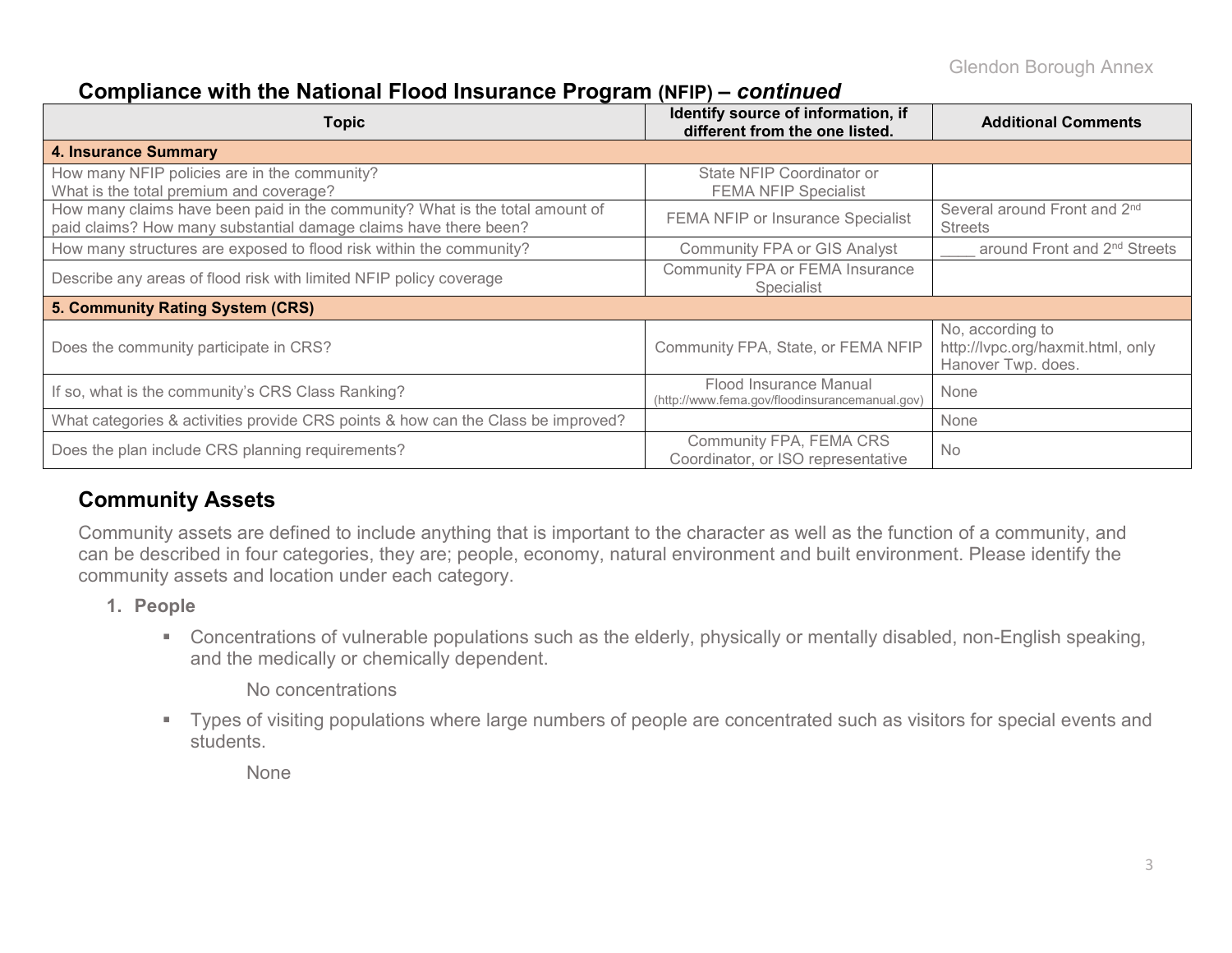### **Community Assets –** *continued*

#### **2. Economy**

Major employers, primary economic sectors such as agriculture and commercial centers where losses would have a severe impact on the community.

None

#### **3. Natural Environment**

Those areas / features that can provide protective functions that reduce the magnitude of hazard events such as, wetlands or riparian areas, and other environmental features important to protect.

None

#### **4. Built Environment**

 Existing structures such as, concentrations of buildings that may be more vulnerable to hazards based on location, age, construction type and / or condition of use.

Areas around Front and 2nd Streets

**Infrastructure systems such as water and wastewater facilities, power utilities, transportation systems,** communication systems, energy pipelines and storage.

Sewage pump station

 High potential loss facilities such as, dams, locations that house hazardous materials, military and / or civilian defense installations.

None

 Critical facilities such as, hospitals, medical facilities, police and fires stations, emergency operations centers, shelters, schools and airports / heliports.

None

Cultural / historical resources such as, museums, parks, stadiums, etc.

None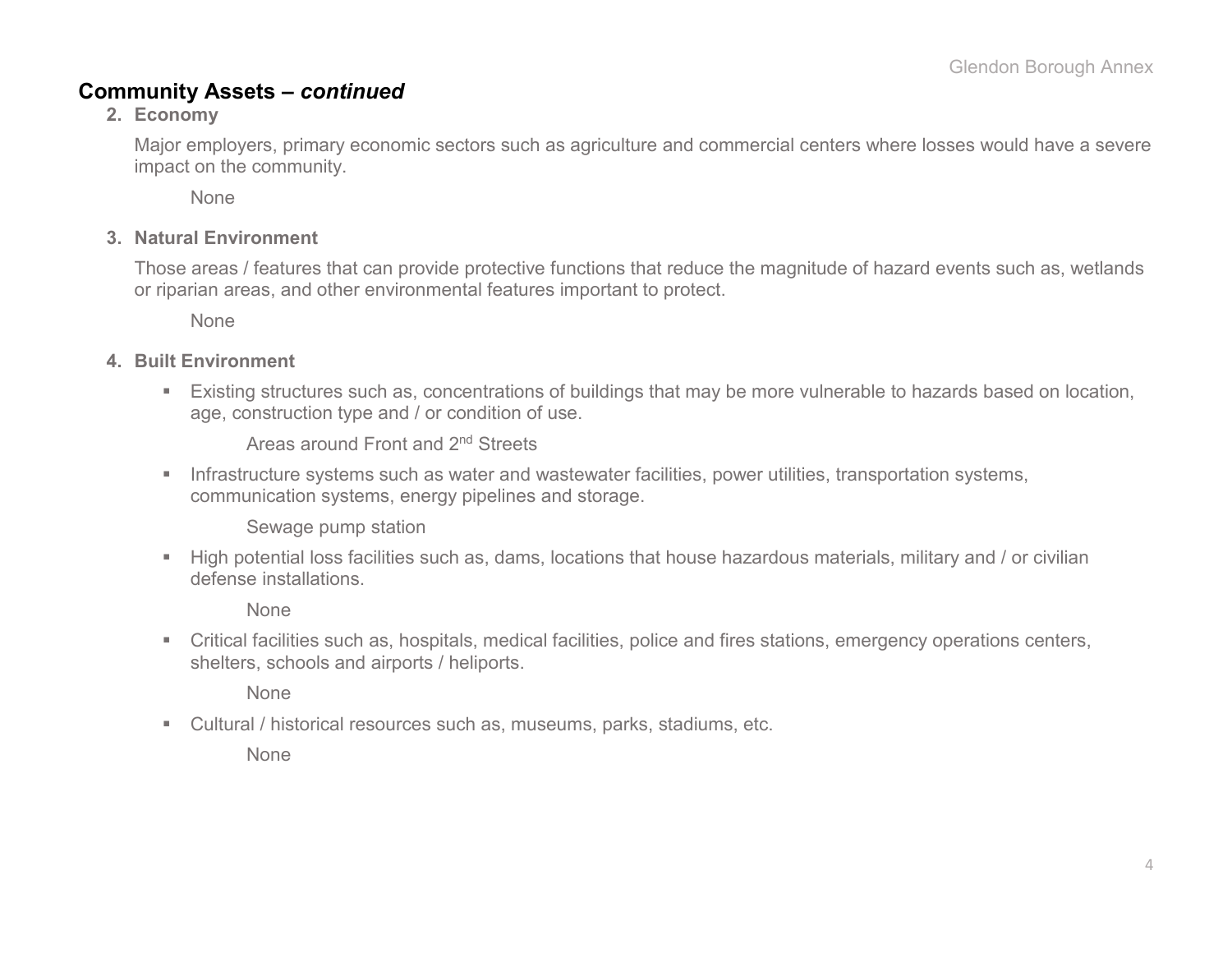# **Capability Assessment**

|                 |                                                                  |                       | <b>Status</b>                                         |                      |                                                     | <b>Effect on</b><br><b>Hazard Loss</b>                 |                                                               | Has the 2013                                                                                            | How can                                                                    |                                      |
|-----------------|------------------------------------------------------------------|-----------------------|-------------------------------------------------------|----------------------|-----------------------------------------------------|--------------------------------------------------------|---------------------------------------------------------------|---------------------------------------------------------------------------------------------------------|----------------------------------------------------------------------------|--------------------------------------|
| Capability      | <b>Regulatory</b><br>$\checkmark$ Tools<br>$\checkmark$ Programs | Place<br>$\mathbf{a}$ | <b>Date</b><br><b>Adopted</b><br>or<br><b>Updated</b> | Development<br>Under | Department /<br><b>Agency</b><br><b>Responsible</b> | <b>Reduction:</b><br>-Supports<br>-Neutral<br>-Hinders | <b>Change since</b><br>2013 Plan?<br>+ Positive<br>- Negative | <b>Plan been</b><br>integrated<br>into the<br><b>Regulatory</b><br><b>Tool/Program</b><br>? If so, how? | these<br>capabilities<br>be expanded<br>and improved<br>to reduce<br>risk? | <b>Additional</b><br><b>Comments</b> |
|                 | Comprehensive Plan                                               |                       |                                                       |                      |                                                     |                                                        |                                                               |                                                                                                         |                                                                            |                                      |
|                 | Capital Improvement Plan                                         |                       |                                                       | $\times$             |                                                     |                                                        |                                                               |                                                                                                         |                                                                            | None                                 |
|                 | Economic Development Plan                                        |                       |                                                       | $\times$             |                                                     |                                                        |                                                               |                                                                                                         |                                                                            | None                                 |
|                 | Continuity of Operations Plan                                    |                       |                                                       | $\times$             |                                                     |                                                        |                                                               |                                                                                                         |                                                                            |                                      |
|                 | Stormwater Management Plan /<br>Ordinance                        | $\times$              |                                                       |                      |                                                     |                                                        |                                                               |                                                                                                         |                                                                            |                                      |
|                 | Open Space Management Plan<br>(or Parks/Rec., Greenways Plan)    | $\times$              |                                                       |                      |                                                     |                                                        |                                                               |                                                                                                         |                                                                            | None                                 |
|                 | <b>Natural Resource Protection Plan</b>                          | $\times$              |                                                       |                      |                                                     |                                                        |                                                               |                                                                                                         |                                                                            |                                      |
| Regulatory      | <b>Transportation Plan</b>                                       |                       |                                                       |                      |                                                     |                                                        |                                                               |                                                                                                         |                                                                            | None                                 |
|                 | <b>Historic Preservation Plan</b>                                | <b>No</b>             |                                                       |                      |                                                     |                                                        |                                                               |                                                                                                         |                                                                            |                                      |
|                 | Floodplain Management Plan                                       | $\times$              |                                                       |                      |                                                     |                                                        |                                                               |                                                                                                         |                                                                            |                                      |
| ×               | <b>Farmland Preservation</b>                                     | No                    |                                                       |                      |                                                     |                                                        |                                                               |                                                                                                         |                                                                            | No farmland                          |
|                 | <b>Evacuation Plan</b>                                           |                       |                                                       | $\times$             |                                                     |                                                        |                                                               |                                                                                                         |                                                                            |                                      |
| <b>Planning</b> | Disaster Recovery Plan                                           |                       |                                                       | $\times$             |                                                     |                                                        |                                                               |                                                                                                         |                                                                            |                                      |
| $\div$          | <b>Hazard Mitigation Plan</b>                                    | $\times$              | 11/2018                                               |                      |                                                     |                                                        |                                                               | N/A                                                                                                     |                                                                            |                                      |
|                 | <b>Emergency Operations Plan</b>                                 |                       | 1/2017                                                | $\times$             |                                                     |                                                        |                                                               |                                                                                                         |                                                                            |                                      |
|                 | <b>Zoning Regulations</b>                                        | $\times$              |                                                       |                      |                                                     |                                                        |                                                               |                                                                                                         |                                                                            |                                      |
|                 | <b>Floodplain Regulations</b>                                    | $\times$              |                                                       |                      |                                                     |                                                        |                                                               |                                                                                                         |                                                                            |                                      |
|                 | <b>NFIP Participation</b>                                        | $\times$              |                                                       |                      |                                                     |                                                        |                                                               |                                                                                                         |                                                                            |                                      |
|                 | <b>Building Code</b>                                             | $\times$              |                                                       |                      |                                                     |                                                        |                                                               |                                                                                                         |                                                                            |                                      |
|                 | Fire Code                                                        | $\times$              |                                                       |                      |                                                     |                                                        |                                                               |                                                                                                         |                                                                            |                                      |
|                 | Other                                                            |                       |                                                       |                      |                                                     |                                                        |                                                               |                                                                                                         |                                                                            |                                      |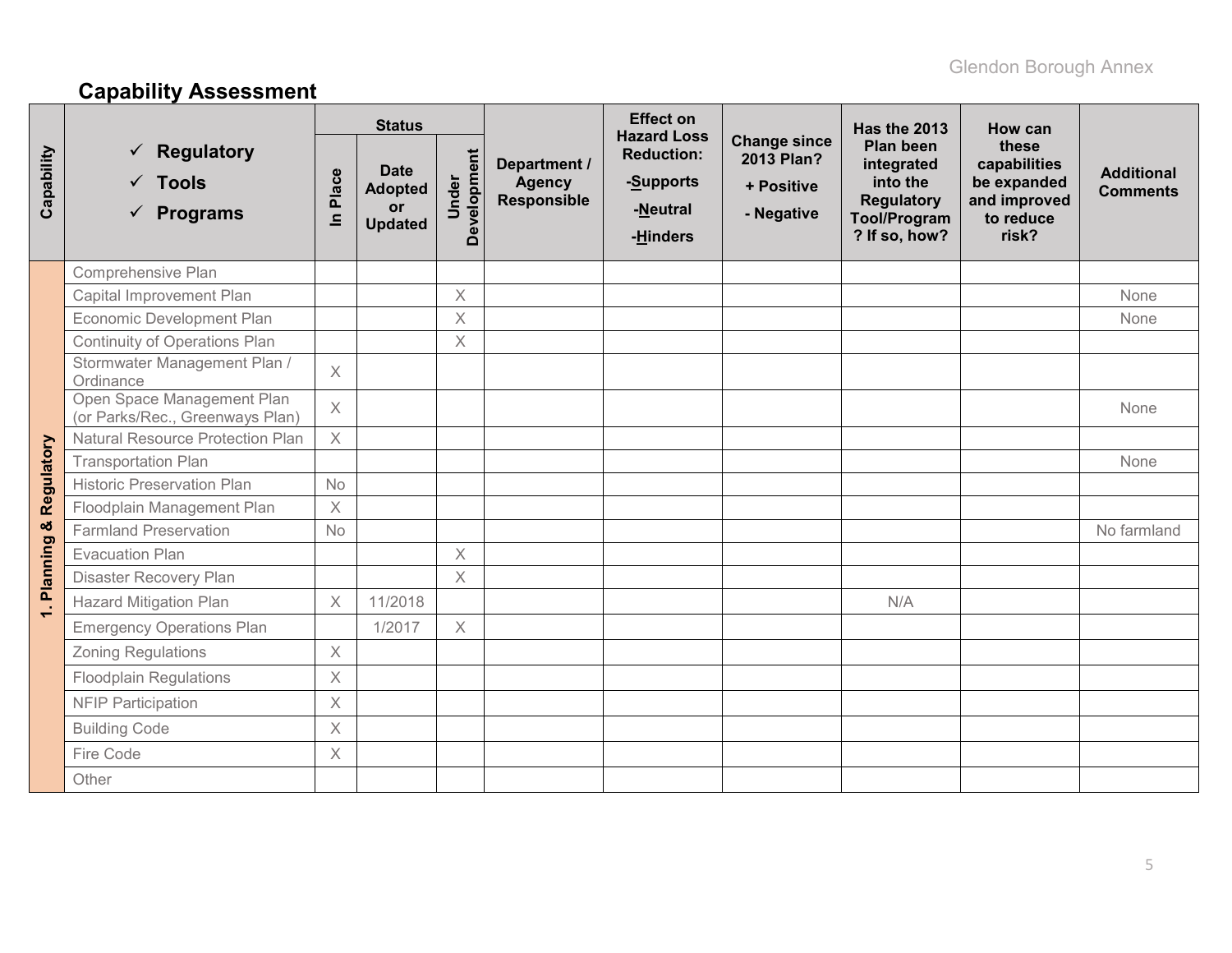# **Capability Assessment –** *continued*

| Capability    | $\checkmark$ Staff<br><b>Personnel</b><br><b>Resources</b>                                                                       | <b>Yes</b> | <b>No</b> | Department /<br><b>Agency</b>     | <b>Change since</b><br>2013 Plan?<br>+ Positive<br>- Negative | How can these<br>capabilities be<br>expanded and<br>improved to<br>reduce risk? | <b>Additional</b><br><b>Comments</b>                              |
|---------------|----------------------------------------------------------------------------------------------------------------------------------|------------|-----------|-----------------------------------|---------------------------------------------------------------|---------------------------------------------------------------------------------|-------------------------------------------------------------------|
|               | Planners (with land use / land development knowledge)                                                                            |            | $\times$  |                                   | <b>No</b>                                                     |                                                                                 |                                                                   |
|               | Planners or engineers (with natural and / or human-caused hazards<br>knowledge)                                                  |            | $\times$  |                                   | <b>No</b>                                                     |                                                                                 |                                                                   |
| Technology    | Engineers or professionals trained in building and / or infrastructure<br>construction practices (including building inspectors) | $\times$   |           | Code Master                       | Yes                                                           | ?                                                                               |                                                                   |
|               | <b>Emergency Manager</b>                                                                                                         | $\times$   |           | Mayor                             | <b>No</b>                                                     |                                                                                 |                                                                   |
|               | Floodplain administrator / manager                                                                                               |            | X         |                                   | <b>No</b>                                                     |                                                                                 |                                                                   |
| ಹ             | Land surveyors                                                                                                                   |            | $\times$  |                                   | <b>No</b>                                                     |                                                                                 |                                                                   |
|               | Staff familiar with the hazards of the community                                                                                 | $\times$   |           | Council                           | <b>No</b>                                                     |                                                                                 |                                                                   |
| dministrative | Personnel skilled in Geographical Information Systems (GIS) and /<br>or FEMA's HAZUS program                                     |            | $\times$  |                                   | <b>No</b>                                                     | $\gamma$                                                                        |                                                                   |
| ⋖             | Grant writers or fiscal staff to handle large / complex grants                                                                   | $\times$   |           | <b>Barry Isett</b><br>Engineering | Yes                                                           | $\mathcal{P}$                                                                   |                                                                   |
| $\mathbf{N}$  | Other                                                                                                                            |            |           |                                   |                                                               |                                                                                 | We are a small<br>borough; people<br>and resources are<br>limited |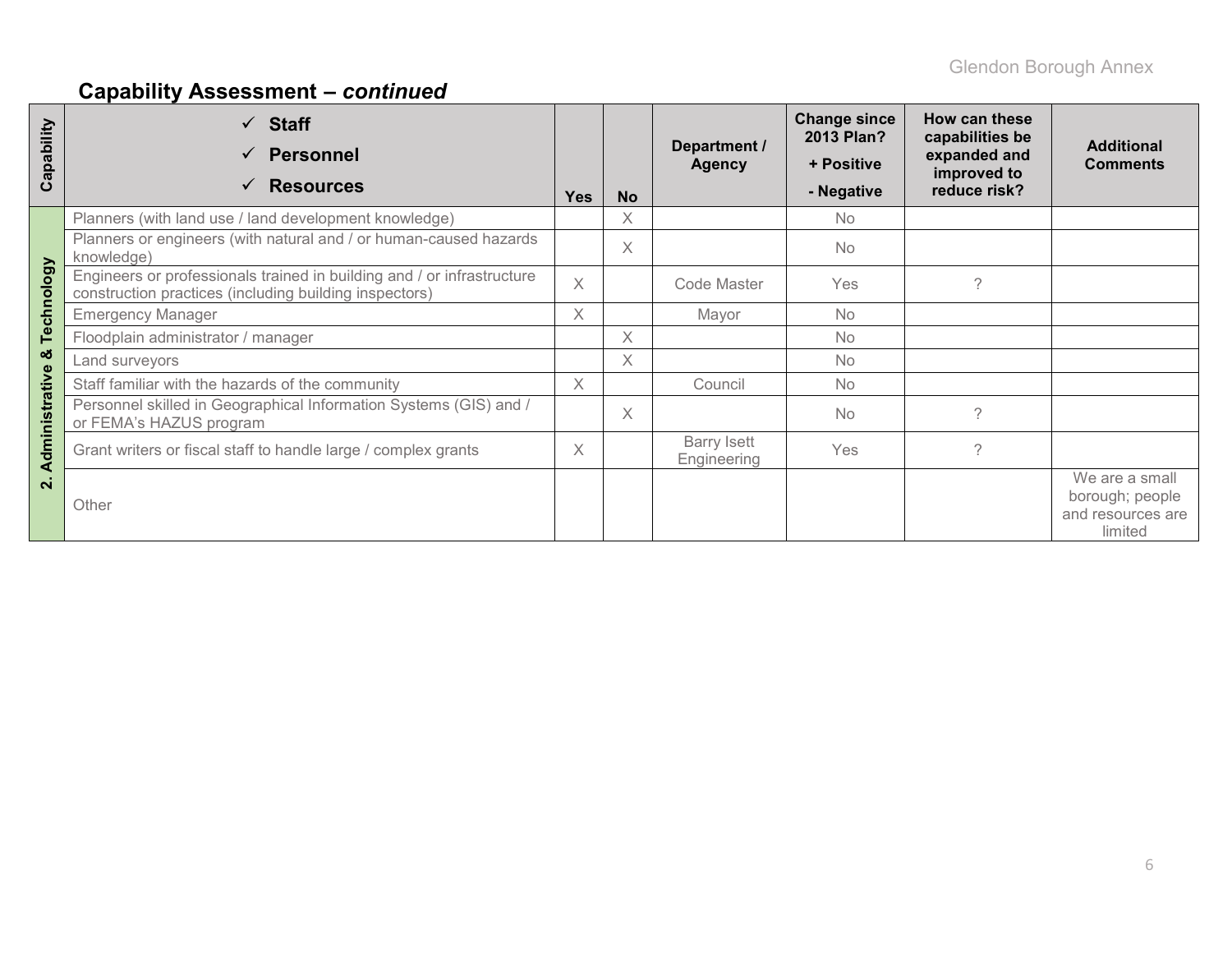# **Capability Assessment –** *continued*

| Capability  |                                                         | <b>Yes</b> | <b>No</b> | Department /<br><b>Agency</b> | <b>Change since</b><br>2013 Plan?<br>+ Positive<br>- Negative | How can these<br>capabilities be<br>expanded and<br>improved to<br>reduce risk? | <b>Additional</b><br><b>Comments</b>        |
|-------------|---------------------------------------------------------|------------|-----------|-------------------------------|---------------------------------------------------------------|---------------------------------------------------------------------------------|---------------------------------------------|
|             | Capital improvement programming                         |            | Χ         |                               |                                                               |                                                                                 |                                             |
| n<br>Ô<br>Ō | <b>Community Development Block Grants (CDBG)</b>        | Χ          |           |                               |                                                               |                                                                                 | Helped with<br>Borough Hall<br>improvement. |
| pur         | Special purposes taxes                                  |            | X         |                               |                                                               |                                                                                 |                                             |
| Res         | Gas / Electricity utility fees                          |            | X         |                               |                                                               |                                                                                 |                                             |
|             | Water / Sewer fees                                      |            | X         |                               |                                                               |                                                                                 |                                             |
|             | Stormwater utility fees                                 |            | Χ         |                               |                                                               |                                                                                 |                                             |
| Financial   | Development impact fees                                 |            | X         |                               |                                                               |                                                                                 |                                             |
| ო           | General obligation, revenue, and / or special tax bonds |            | X         |                               |                                                               |                                                                                 |                                             |
|             | Partnering arrangements or intergovernmental agreements |            | $\times$  |                               |                                                               |                                                                                 |                                             |
|             | Other                                                   |            |           |                               |                                                               |                                                                                 |                                             |

| Capability             | Program<br>$\checkmark$<br>Organization                                                                                                                           | <b>Yes</b> | <b>No</b> | Department /<br><b>Agency</b> | <b>Change since</b><br>2013 Plan?<br>+ Positive<br>- Negative | How can these<br>capabilities be<br>expanded and<br>improved to<br>reduce risk? | <b>Additional</b><br><b>Comments</b> |
|------------------------|-------------------------------------------------------------------------------------------------------------------------------------------------------------------|------------|-----------|-------------------------------|---------------------------------------------------------------|---------------------------------------------------------------------------------|--------------------------------------|
|                        | <b>Firewise Communities Certification</b>                                                                                                                         |            | X         |                               |                                                               |                                                                                 |                                      |
| 등                      | <b>StormReady Certification</b>                                                                                                                                   |            | X         |                               |                                                               |                                                                                 |                                      |
| $\boldsymbol{\sigma}$  | Natural disaster or safety-related school programs                                                                                                                |            | $\times$  |                               |                                                               |                                                                                 |                                      |
| <b>Outrea</b><br>oð    | Ongoing public education or information programs such as,<br>responsible water use, fire safety, household preparedness, and<br>environmental education.          | X          |           |                               | None                                                          |                                                                                 | Some through<br>newsletters          |
|                        | Public-private partnership initiatives addressing disaster related<br>issues.                                                                                     |            | X         |                               |                                                               |                                                                                 |                                      |
| Education<br>$\vec{r}$ | Local citizen groups or non-profit organizations focused on<br>environmental protection, emergency preparedness, access and<br>functional needs populations, etc. |            | X         |                               |                                                               |                                                                                 |                                      |
|                        | Other                                                                                                                                                             |            |           |                               |                                                               |                                                                                 |                                      |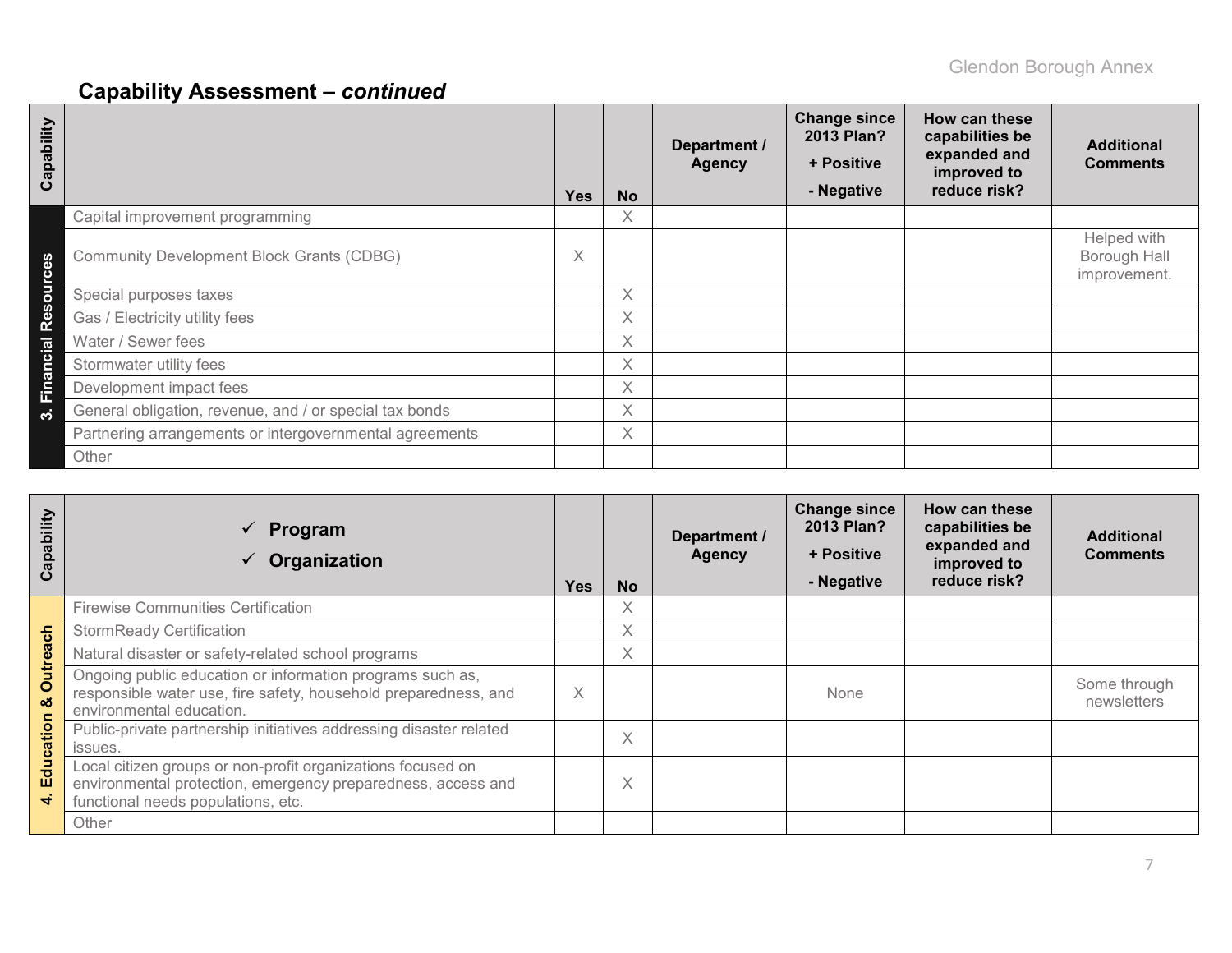## **Capability Assessment –** *continued*

| bility                    |                               |                                                   | <b>Degree of Capability</b> |  | Change since the 2013 Hazard<br><b>Mitigation Plan?</b> | <b>Additional Comments</b> |
|---------------------------|-------------------------------|---------------------------------------------------|-----------------------------|--|---------------------------------------------------------|----------------------------|
| Capa                      |                               | If so, how?<br><b>Moderate</b><br>High<br>Limited |                             |  |                                                         |                            |
|                           | Planning and Regulatory       |                                                   | Χ                           |  |                                                         |                            |
| ment<br>Self              | Administrative and Technical  |                                                   | Χ                           |  |                                                         |                            |
| <b>isess</b><br>ູ່ທ່<br>m | Financial                     | Χ                                                 |                             |  |                                                         |                            |
| ∢                         | <b>Education and Outreach</b> | $\checkmark$                                      |                             |  |                                                         |                            |

## **Known or Anticipated Future Development / Redevelopment**

| Development /<br><b>Property Name</b>                 | <b>Type of Development</b> | <b>Number of Structures</b> | Location             | <b>Known Hazard Zone</b> | <b>Description / Status</b>                        |  |
|-------------------------------------------------------|----------------------------|-----------------------------|----------------------|--------------------------|----------------------------------------------------|--|
| Lots on Hilton Street<br>Nothing planned at this time | Unknown at this time       | Unknown                     | <b>Hilton Street</b> | No                       | This is the only possible<br>area left to develop. |  |

## **Natural & Non-Natural Event History Specific to Glendon Borough**

| <b>Type of Event and Date(s)</b>        | <b>FEMA Disaster #</b><br>(if applicable) | Local Damage(s) or Loss(es)                                                |
|-----------------------------------------|-------------------------------------------|----------------------------------------------------------------------------|
| Front Street Flooded - 2015             | N/A                                       | <b>Basements Flooded</b>                                                   |
| Snow Storm - 2016                       | DR-4267-PA                                | Financial losses for snow removal.                                         |
| Pennsylvania COVID-19 Pandemic - 1/2020 | DR-4506-PA                                | Emergency Protective measures to combat COVID-19 Pandemic.                 |
| Remnants of Hurricane Ida               | <b>DR-4618-PA</b>                         | Assistance to eligible individuals and families affected by this disaster. |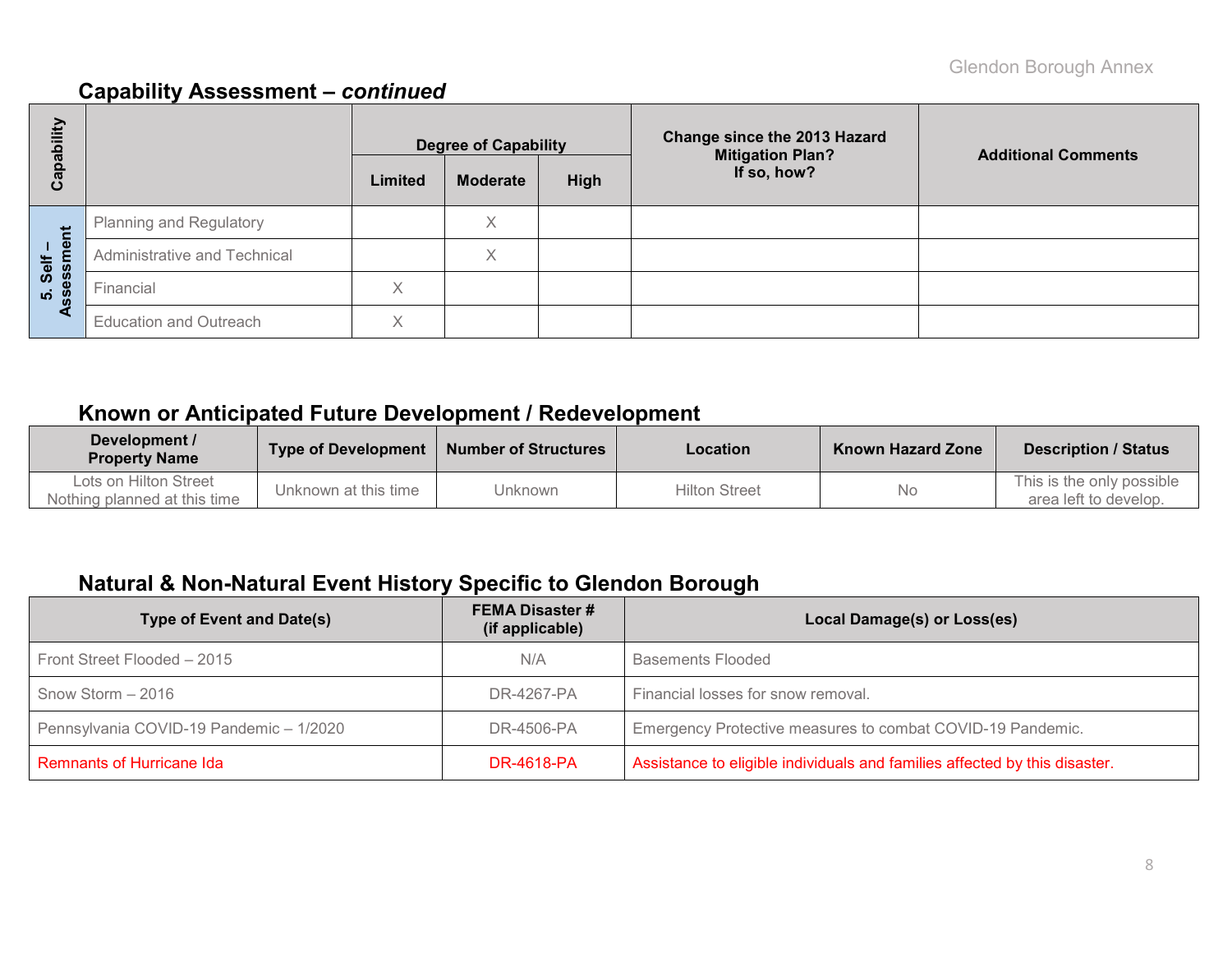# **2013 Municipal Action Plan Status**

|              |                                                                                                                                                                                                                                                                                                                                                                                                                                                                                                               |          |             | <b>Status</b>                     |               |              |                               |
|--------------|---------------------------------------------------------------------------------------------------------------------------------------------------------------------------------------------------------------------------------------------------------------------------------------------------------------------------------------------------------------------------------------------------------------------------------------------------------------------------------------------------------------|----------|-------------|-----------------------------------|---------------|--------------|-------------------------------|
|              | <b>Existing Mitigation Action</b><br>(from 2013 Hazard Mitigation Plan)                                                                                                                                                                                                                                                                                                                                                                                                                                       | Progres  | rogres<br>n | ontinuous<br>$\mathbf{\tilde{O}}$ | ompleted<br>Õ | Discontinued | <b>Additional Comments</b>    |
|              | Retrofit structures located in hazard-prone areas to protect structures from future damage,<br>with repetitive loss and severe repetitive loss properties as priority.<br>Phase 1: Identify appropriate candidates for retrofitting based on cost-effectiveness versus<br>relocation.<br>Phase 2: Where retrofitting is determined to be a viable option, work with property owners<br>toward implementation of that action based on available funding from FEMA and local<br>match availability.             | $\times$ |             |                                   |               |              | Same as 2013 Plan - no change |
| $\mathbf{2}$ | Purchase, or relocate structures located in hazard- prone areas to protect structures from<br>future damage, with repetitive loss and severe repetitive loss properties as priority.<br>Phase 1: Identify appropriate candidates for relocation based on cost-effectiveness versus<br>retrofitting.<br>Phase 2: Where relocation is determined to be a viable option, work with property owners<br>toward implementation of that action based on available funding from FEMA and local<br>match availability. | $\times$ |             |                                   |               |              | Same as 2013 Plan - no change |
| 3            | Maintain compliance with and good-standing in the NFIP including adoption and<br>enforcement of floodplain management requirements (e.g. regulating all new and<br>substantially improved construction in Special Hazard Flood Areas), floodplain<br>identification and mapping, and flood insurance outreach to the community.<br>Further, continue to meet and/or exceed the minimum NFIP standards and criteria through<br>the following NFIP- related continued compliance actions identified below.      | X        |             |                                   |               |              | Same as 2013 Plan - no change |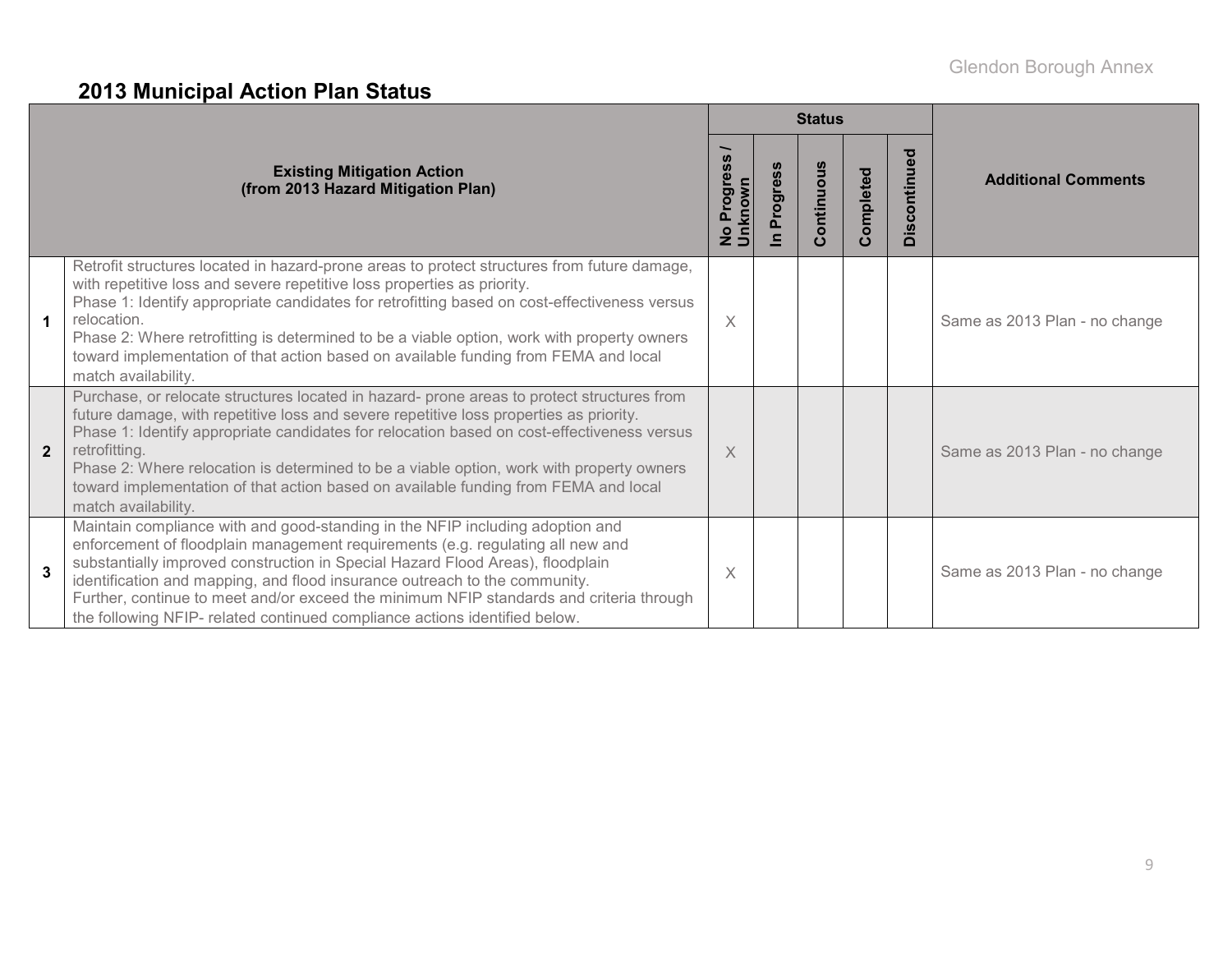# **2013 Municipal Action Plan Status –** *continued*

|                         |                                                                                                                                                                                                                                                                                                                                                                                                                                                                                                                                                                                                                                                                                                                                                                                                                                                                                                                                                                                                                                         |                                             |                            | <b>Status</b> |           |              |                               |
|-------------------------|-----------------------------------------------------------------------------------------------------------------------------------------------------------------------------------------------------------------------------------------------------------------------------------------------------------------------------------------------------------------------------------------------------------------------------------------------------------------------------------------------------------------------------------------------------------------------------------------------------------------------------------------------------------------------------------------------------------------------------------------------------------------------------------------------------------------------------------------------------------------------------------------------------------------------------------------------------------------------------------------------------------------------------------------|---------------------------------------------|----------------------------|---------------|-----------|--------------|-------------------------------|
|                         | <b>Existing Mitigation Action</b><br>(from 2013 Hazard Mitigation Plan)                                                                                                                                                                                                                                                                                                                                                                                                                                                                                                                                                                                                                                                                                                                                                                                                                                                                                                                                                                 | Progress<br><u>Unknown</u><br>$\frac{1}{2}$ | Progress<br>$\blacksquare$ | Continuous    | Completed | Discontinued | <b>Additional Comments</b>    |
| $\overline{\mathbf{4}}$ | Conduct and facilitate community and public education and outreach for residents and<br>businesses to include, but not be limited to, the following to promote and effect natural<br>hazard risk reduction:<br>Provide and maintain links to the HMP website, and regularly post notices on the<br>County/municipal homepage(s) referencing the HMP webpages. Prepare and distribute<br>informational letters to flood vulnerable property owners and neighborhood associations,<br>explaining the availability of mitigation grant funding to mitigate their properties, and<br>instructing them on how they can learn more and implement mitigation.<br>Use email notification systems and newsletters to better educate the public on flood<br>insurance, the availability of mitigation grant funding, and personal natural hazard risk<br>reduction measures.<br>Work with neighborhood associations, civic and business groups to disseminate<br>information on flood insurance and the availability of mitigation grant funding. | X                                           |                            |               |           |              | Same as 2013 Plan - no change |
| 5                       | Begin the process to adopt higher regulatory standards to manage flood risk (i.e. increased<br>freeboard, cumulative substantial damage/improvements) and sinkhole risk (e.g. carbonate<br>bedrock standards).                                                                                                                                                                                                                                                                                                                                                                                                                                                                                                                                                                                                                                                                                                                                                                                                                          | $\times$                                    |                            |               |           |              | Same as 2013 Plan - no change |
| $6\phantom{a}$          | Determine if a Community Assistance Visit (CAV) or Community Assistance Contact (CAC)<br>is needed, and schedule if needed.                                                                                                                                                                                                                                                                                                                                                                                                                                                                                                                                                                                                                                                                                                                                                                                                                                                                                                             | $\overline{X}$                              |                            |               |           |              | Same as 2013 Plan - no change |
| $\overline{7}$          | Have designated NFIP Floodplain Administrator (FPA) become a Certified Floodplain<br>Manager through the ASFPM, and pursue relevant continuing education training such as<br>FEMA Benefit-Cost Analysis.                                                                                                                                                                                                                                                                                                                                                                                                                                                                                                                                                                                                                                                                                                                                                                                                                                | $\times$                                    |                            |               |           |              | Same as 2013 Plan - no change |
| 8                       | Participate in the Community Rating System (CRS) to further manage flood risk and<br>reduce flood insurance premiums for NFIP policyholders. This shall start with the<br>submission to FEMA-DHS of a Letter of Intent to join CRS, followed by the completion and<br>submission of an application to the program once the community's current compliance with<br>the NFIP is established.                                                                                                                                                                                                                                                                                                                                                                                                                                                                                                                                                                                                                                              | $\times$                                    |                            |               |           |              | Same as 2013 Plan - no change |
| 9                       | Archive elevation certificates                                                                                                                                                                                                                                                                                                                                                                                                                                                                                                                                                                                                                                                                                                                                                                                                                                                                                                                                                                                                          | $\times$                                    |                            |               |           |              | Same as 2013 Plan - no change |
| 10                      | Continue to support the implementation, monitoring, maintenance, and updating of this<br>Plan, as defined in Section 7.0                                                                                                                                                                                                                                                                                                                                                                                                                                                                                                                                                                                                                                                                                                                                                                                                                                                                                                                | X                                           |                            |               |           |              | Same as 2013 Plan - no change |
| 11                      | Complete the ongoing updates of the Comprehensive Emergency Management Plans                                                                                                                                                                                                                                                                                                                                                                                                                                                                                                                                                                                                                                                                                                                                                                                                                                                                                                                                                            | $\times$                                    |                            |               |           |              | Same as 2013 Plan - no change |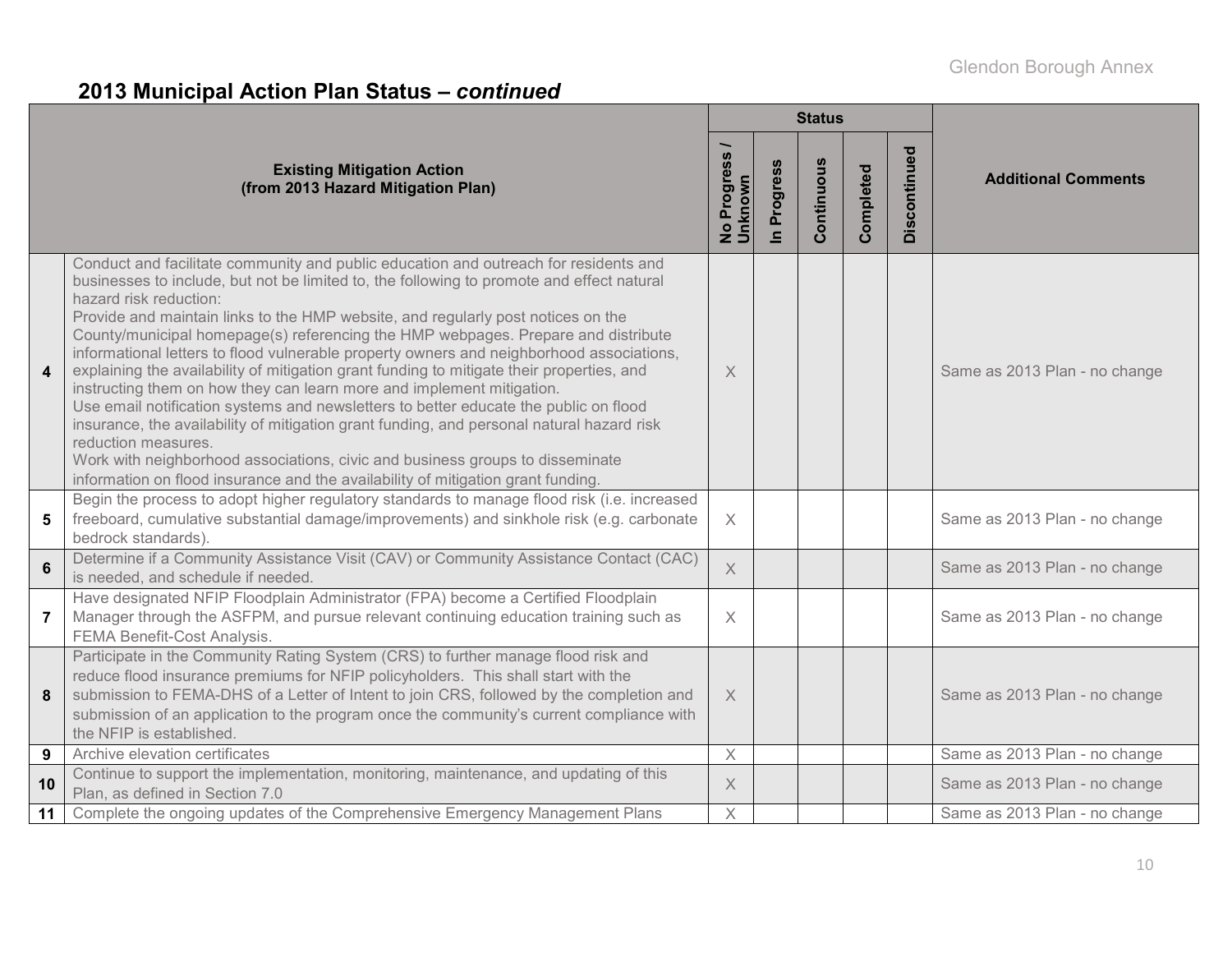#### **2013 Municipal Action Plan Status –** *continued*

|    |                                                                                                                                                                                                                                                                                         |          | <b>Status</b>        |           |                                                             |                               |  |
|----|-----------------------------------------------------------------------------------------------------------------------------------------------------------------------------------------------------------------------------------------------------------------------------------------|----------|----------------------|-----------|-------------------------------------------------------------|-------------------------------|--|
|    | <b>Existing Mitigation Action</b><br>(from 2013 Hazard Mitigation Plan)                                                                                                                                                                                                                 |          | ntinı<br>$\mathbf C$ | Completed | ъ<br>Ō<br>Ě<br>$\circ$<br>$\boldsymbol{\omega}$<br>$\Omega$ | <b>Additional Comments</b>    |  |
| 12 | Create/enhance/ maintain mutual aid agreements with neighboring communities for<br>continuity of operations.                                                                                                                                                                            | X        |                      |           |                                                             | Same as 2013 Plan - no change |  |
| 13 | Identify and develop agreements with entities that can provide support with FEMA/PEMA<br>paperwork after disasters; qualified damage assessment personnel - Improve post-<br>disaster capabilities - damage assessment; FEMA/PEMA paperwork compilation,<br>submissions, record-keeping |          |                      |           |                                                             | Same as 2013 Plan - no change |  |
| 14 | Work with regional agencies (i.e. County and PEMA) to help develop damage assessment<br>capabilities at the local level through such things as training programs, certification of<br>qualified individuals (e.g. code officials, floodplain managers, engineers).                      | $\times$ |                      |           |                                                             | Same as 2013 Plan - no change |  |

#### **Notes:**

**1.** Actions not carried through to the 2018 Action Plan are so noted.

**2.** To maintain National Flood Insurance Program (NFIP) compliance, actions related to the NFIP were carried through to the 2018 Action Plan even if identified by the municipality as completed.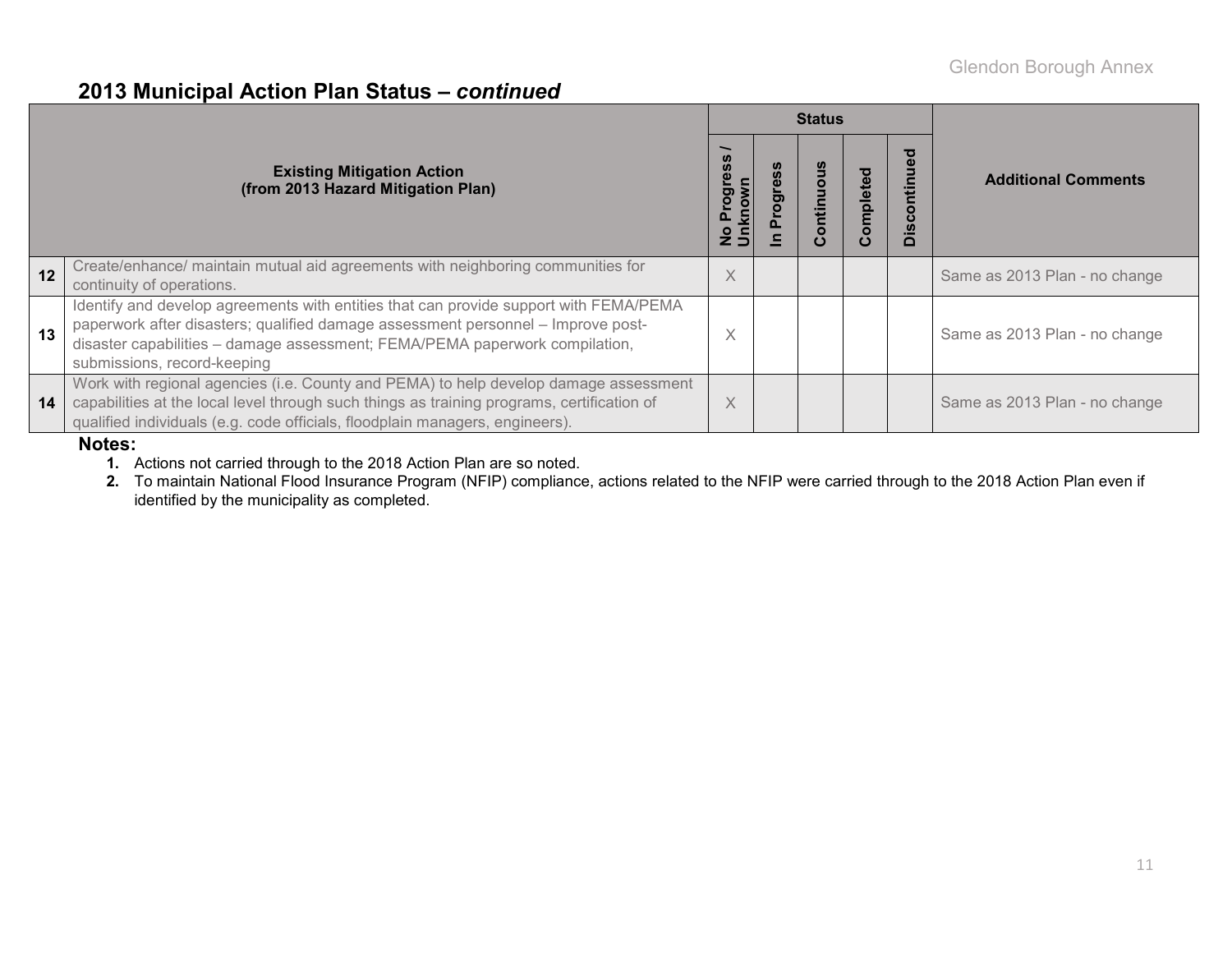# **2018 Mitigation Action Plan**

|                | <b>Mitigation Action</b>                                                                                                                                                                                                                                                                                                                                                                                                                                                                                                           | <b>Mitigation</b><br><b>Technique</b><br><b>Category</b> | Hazard(s)<br><b>Addressed</b> | <b>Priority</b><br>(H/M/L) | <b>Estimated</b><br>Cost | <b>Potential</b><br><b>Funding</b>                                                                                | <b>Lead Agency</b><br>/ Department                                                                                           | Implementation<br><b>Schedule</b>      | <b>Applies to</b><br>New and / or<br><b>Existing</b><br><b>Structures</b> |
|----------------|------------------------------------------------------------------------------------------------------------------------------------------------------------------------------------------------------------------------------------------------------------------------------------------------------------------------------------------------------------------------------------------------------------------------------------------------------------------------------------------------------------------------------------|----------------------------------------------------------|-------------------------------|----------------------------|--------------------------|-------------------------------------------------------------------------------------------------------------------|------------------------------------------------------------------------------------------------------------------------------|----------------------------------------|---------------------------------------------------------------------------|
| -1             | Retrofit structures located in hazard-<br>prone areas to protect structures from<br>future damage, with repetitive loss and<br>severe repetitive loss properties as<br>priority.<br>Phase 1: Identify appropriate<br>candidates for retrofitting based on<br>cost-effectiveness versus relocation.<br>Phase 2: Where retrofitting is<br>determined to be a viable option, work<br>with property owners toward<br>implementation of that action based on<br>available funding from FEMA and local<br>match availability.            | Structure &<br>Infrastructure                            | Flood                         | Medium-<br>High            | High                     | <b>FEMA</b><br>Mitigation<br>Grant<br>Programs<br>and local<br>budget (or<br>property<br>owner) for<br>cost share | Municipality<br>(via Municipal<br>Engineer/NFIP<br>Floodplain<br>Administrator)<br>with support<br>from PEMA,<br><b>FEMA</b> | Long-term<br>(depending on<br>funding) | Existing                                                                  |
| $\overline{2}$ | Purchase, or relocate structures<br>located in hazard- prone areas to<br>protect structures from future damage,<br>with repetitive loss and severe<br>repetitive loss properties as priority.<br>Phase 1: Identify appropriate<br>candidates for relocation based on<br>cost-effectiveness versus retrofitting.<br>Phase 2: Where relocation is<br>determined to be a viable option, work<br>with property owners toward<br>implementation of that action based on<br>available funding from FEMA and local<br>match availability. | Structure &<br>Infrastructure                            | Flood                         | Medium-<br>High            | High                     | <b>FEMA</b><br>Mitigation<br>Grant<br>Programs<br>and local<br>budget (or<br>property<br>owner) for<br>cost share | Municipality<br>(via Municipal<br>Engineer/NFIP<br>Floodplain<br>Administrator)<br>with support<br>from PEMA,<br><b>FEMA</b> | Long-term<br>(depending on<br>funding) | Existing                                                                  |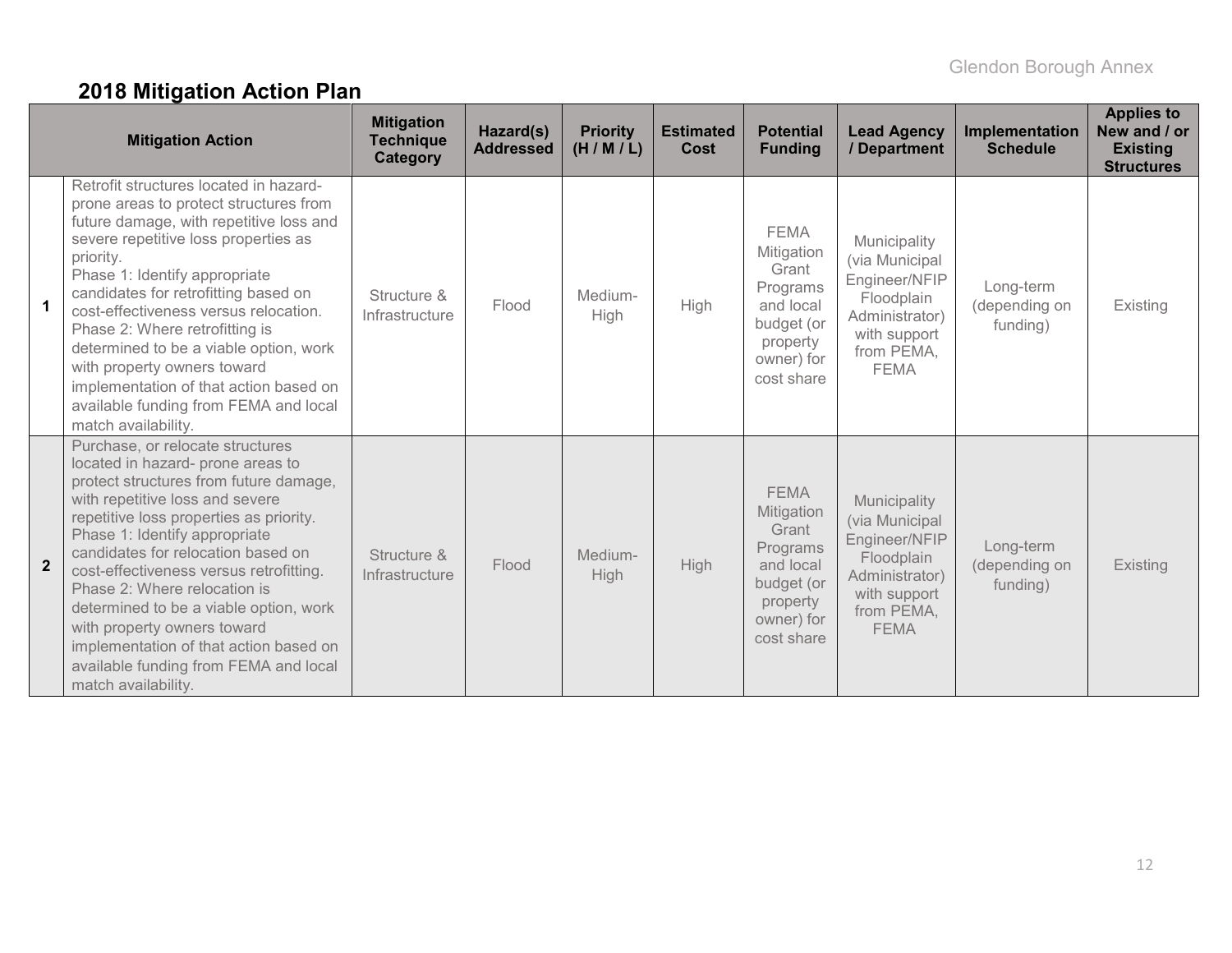|   | <b>Mitigation Action</b>                                                                                                                                                                                                                                                                                                                                                                                                                                                                                                         | <b>Mitigation</b><br><b>Technique</b><br>Category | Hazard(s)<br><b>Addressed</b> | <b>Priority</b><br>(H/M/L) | <b>Estimated</b><br>Cost | <b>Potential</b><br><b>Funding</b> | <b>Lead Agency</b><br>/ Department                                                                                               | Implementation<br><b>Schedule</b> | <b>Applies to</b><br>New and / or<br><b>Existing</b><br><b>Structures</b> |
|---|----------------------------------------------------------------------------------------------------------------------------------------------------------------------------------------------------------------------------------------------------------------------------------------------------------------------------------------------------------------------------------------------------------------------------------------------------------------------------------------------------------------------------------|---------------------------------------------------|-------------------------------|----------------------------|--------------------------|------------------------------------|----------------------------------------------------------------------------------------------------------------------------------|-----------------------------------|---------------------------------------------------------------------------|
| 3 | Maintain compliance with and good<br>standing in the NFIP including adoption<br>and enforcement of floodplain<br>management requirements (e.g.<br>regulating all new and substantially<br>improved construction in Special<br>Hazard Flood Areas), floodplain<br>identification and mapping, and flood<br>insurance outreach to the Community.<br>Further, continue to meet and/or<br>exceed the minimum NFIP standards<br>and criteria through the following NFIP-<br>related continued compliance actions<br>identified below. | Local plans &<br>Regulations                      | Flood                         | High                       | $Low -$<br><b>Medium</b> | Municipal<br><b>Budget</b>         | Municipality<br>(via Municipal<br>Engineer/NFIP<br>Floodplain<br>Administrator)<br>with support<br>from PEMA,<br><b>ISO FEMA</b> | Ongoing                           | New &<br>Existing                                                         |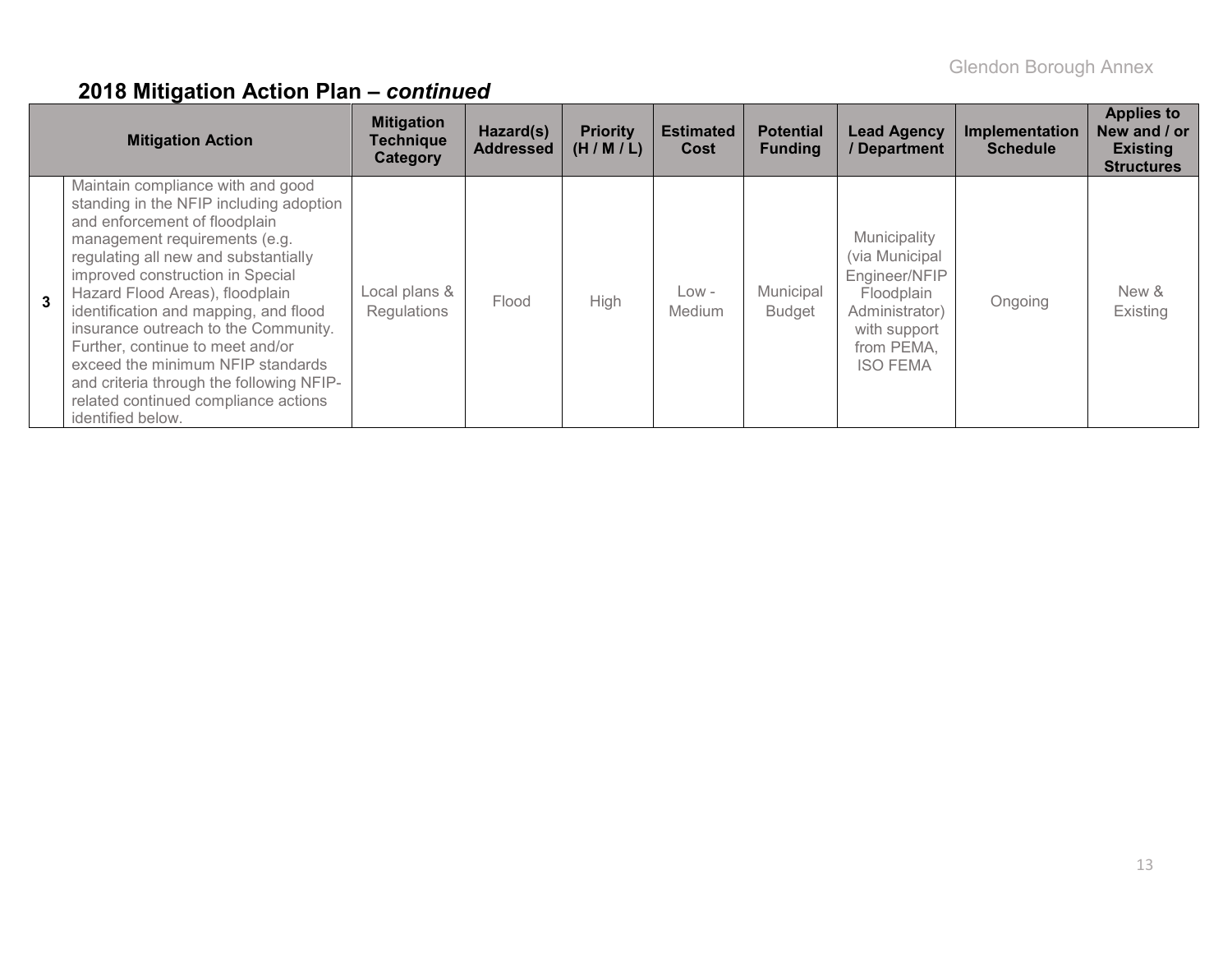|                         | <b>Mitigation Action</b>                                                                                                                                                                                                                                                                                                                                                                                                                                                                                                                                                                                                                                                                                                                                                                                                                                                                                                                                                                                                                                                             | <b>Mitigation</b><br><b>Technique</b><br>Category | Hazard(s)<br><b>Addressed</b>      | <b>Priority</b><br>(H/M/L) | <b>Estimated</b><br>Cost | <b>Potential</b><br><b>Funding</b> | <b>Lead Agency</b><br>/ Department                                                                                           | Implementation<br><b>Schedule</b> | <b>Applies to</b><br>New and / or<br><b>Existing</b><br><b>Structures</b> |
|-------------------------|--------------------------------------------------------------------------------------------------------------------------------------------------------------------------------------------------------------------------------------------------------------------------------------------------------------------------------------------------------------------------------------------------------------------------------------------------------------------------------------------------------------------------------------------------------------------------------------------------------------------------------------------------------------------------------------------------------------------------------------------------------------------------------------------------------------------------------------------------------------------------------------------------------------------------------------------------------------------------------------------------------------------------------------------------------------------------------------|---------------------------------------------------|------------------------------------|----------------------------|--------------------------|------------------------------------|------------------------------------------------------------------------------------------------------------------------------|-----------------------------------|---------------------------------------------------------------------------|
| $\overline{\mathbf{4}}$ | Conduct and facilitate community and<br>public education and outreach for<br>residents and businesses to include,<br>but not be limited to, the following to<br>promote and effect natural hazard risk<br>reduction:<br>Provide and maintain links to the HMP<br>website, and regularly post notices on<br>the County/municipal homepage(s)<br>referencing the HMP webpages.<br>Prepare and distribute informational<br>letters to flood vulnerable property<br>owners and neighborhood<br>associations, explaining the availability<br>of mitigation grant funding to mitigate<br>their properties, and instructing them<br>on how they can learn more and<br>implement mitigation.<br>Use email notification systems and<br>newsletters to better educate the<br>public on flood insurance, the<br>availability of mitigation grant funding,<br>and personal natural hazard risk<br>reduction measures. Work with<br>neighborhood associations, civic and<br>business groups to disseminate<br>information on flood insurance and the<br>availability of mitigation grant funding. | Education<br>& Awareness                          | All Hazards                        | <b>High</b>                | $Low-$<br>Medium         | Municipal<br><b>Budget</b>         | Municipality<br>with support<br>from Planning<br>Partners,<br>PEMA, FEMA                                                     | Short-term                        | N/A                                                                       |
| 5                       | Begin and/or continue the process to<br>adopt higher regulatory standards to<br>manage flood risk (i.e. increased<br>freeboard, cumulative substantial<br>damage/improvements) and sinkhole<br>risk (e.g. carbonate bedrock<br>standards).                                                                                                                                                                                                                                                                                                                                                                                                                                                                                                                                                                                                                                                                                                                                                                                                                                           | Local plans<br>ጼ<br>Regulations                   | Flood;<br>Subsidence/<br>Sinkholes | High                       | Low                      | Municipal<br><b>Budget</b>         | Municipality<br>(via Municipal<br>Engineer/NFIP<br>Floodplain<br>Administrator)<br>with support<br>from PEMA,<br><b>FEMA</b> | Short-term                        | New &<br>Existing                                                         |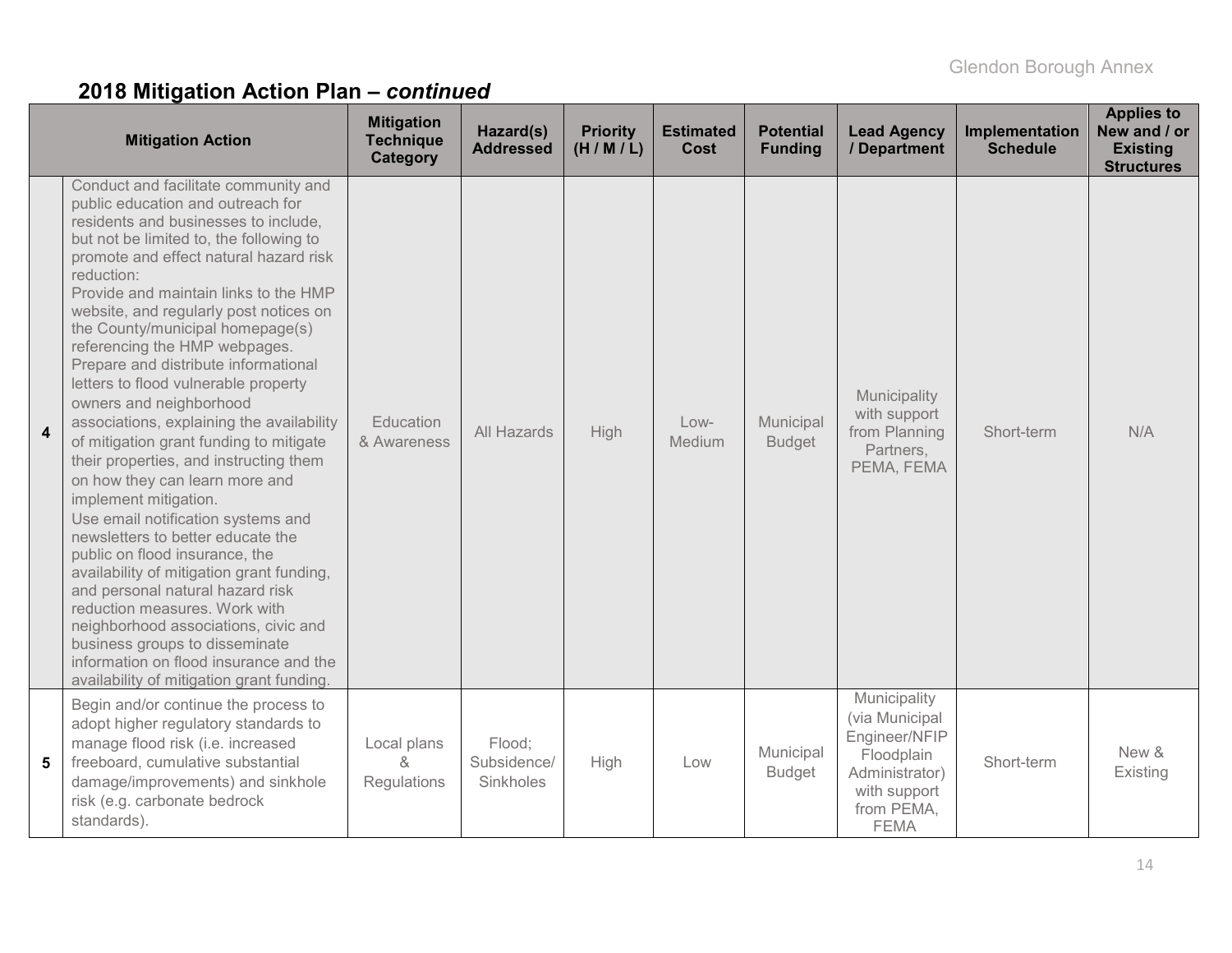|                | <b>Mitigation Action</b>                                                                                                                                                                                                                                                                                                                                                                                     | <b>Mitigation</b><br><b>Technique</b><br>Category | Hazard(s)<br><b>Addressed</b>                       | <b>Priority</b><br>(H/M/L) | <b>Estimated</b><br>Cost | <b>Potential</b><br><b>Funding</b> | <b>Lead Agency</b><br>/ Department                                                       | Implementation<br><b>Schedule</b>       | <b>Applies to</b><br>New and / or<br><b>Existing</b><br><b>Structures</b> |
|----------------|--------------------------------------------------------------------------------------------------------------------------------------------------------------------------------------------------------------------------------------------------------------------------------------------------------------------------------------------------------------------------------------------------------------|---------------------------------------------------|-----------------------------------------------------|----------------------------|--------------------------|------------------------------------|------------------------------------------------------------------------------------------|-----------------------------------------|---------------------------------------------------------------------------|
| 6              | Determine if a Community Assistance<br>Visit (CAV) or Community Assistance<br>Contact (CAC) is needed, and<br>schedule if needed.                                                                                                                                                                                                                                                                            | Local plans<br>&<br><b>Regulations</b>            | Flood                                               | Medium                     | Low                      | Municipal<br><b>Budget</b>         | <b>NFIP</b><br>Floodplain<br>Administrator<br>with support<br>from PA DEP,<br>PEMA, FEMA | Short-term                              | N/A                                                                       |
| $\overline{7}$ | Have designated NFIP Floodplain<br>Administrator (FPA) become a<br>Certified Floodplain Manager through<br>the ASFPM and/or pursue relevant<br>continuing education training such as<br>FEMA Benefit-Cost Analysis.                                                                                                                                                                                          | Local plans<br>&<br>Regulations                   | Flood                                               | High                       | Low                      | Municipal<br><b>Budget</b>         | <b>NFIP</b><br>Floodplain<br>Administrator                                               | Short-term<br>(depending on<br>funding) | N/A                                                                       |
| 8              | Participate in the Community Rating<br>System (CRS) to further manage flood<br>risk and reduce flood insurance<br>premiums for NFIP policyholders.<br>This shall start with the submission to<br>FEMA-DHS of a Letter of Intent to join<br>CRS, followed by the completion and<br>submission of an application to the<br>program once the community's current<br>compliance with the NFIP is<br>established. | Local plans<br>&<br><b>Regulations</b>            | Flood                                               | Medium                     | Low                      | Municipal<br><b>Budget</b>         | <b>NFIP</b><br>Floodplain<br>Administrator<br>with support<br>from PA DEP,<br>PEMA, FEMA | Short-term                              | N/A                                                                       |
| 9              | Obtain and archive elevation<br>certificates for NFIP compliance.                                                                                                                                                                                                                                                                                                                                            | Local plans<br>&<br>Regulations                   | Flood,<br>Windstorm/<br>Tornado,<br>Winter<br>Storm | High                       | Low                      | Municipal<br><b>Budget</b>         | <b>NFIP</b><br>Floodplain<br>Administrator                                               | Ongoing                                 | N/A                                                                       |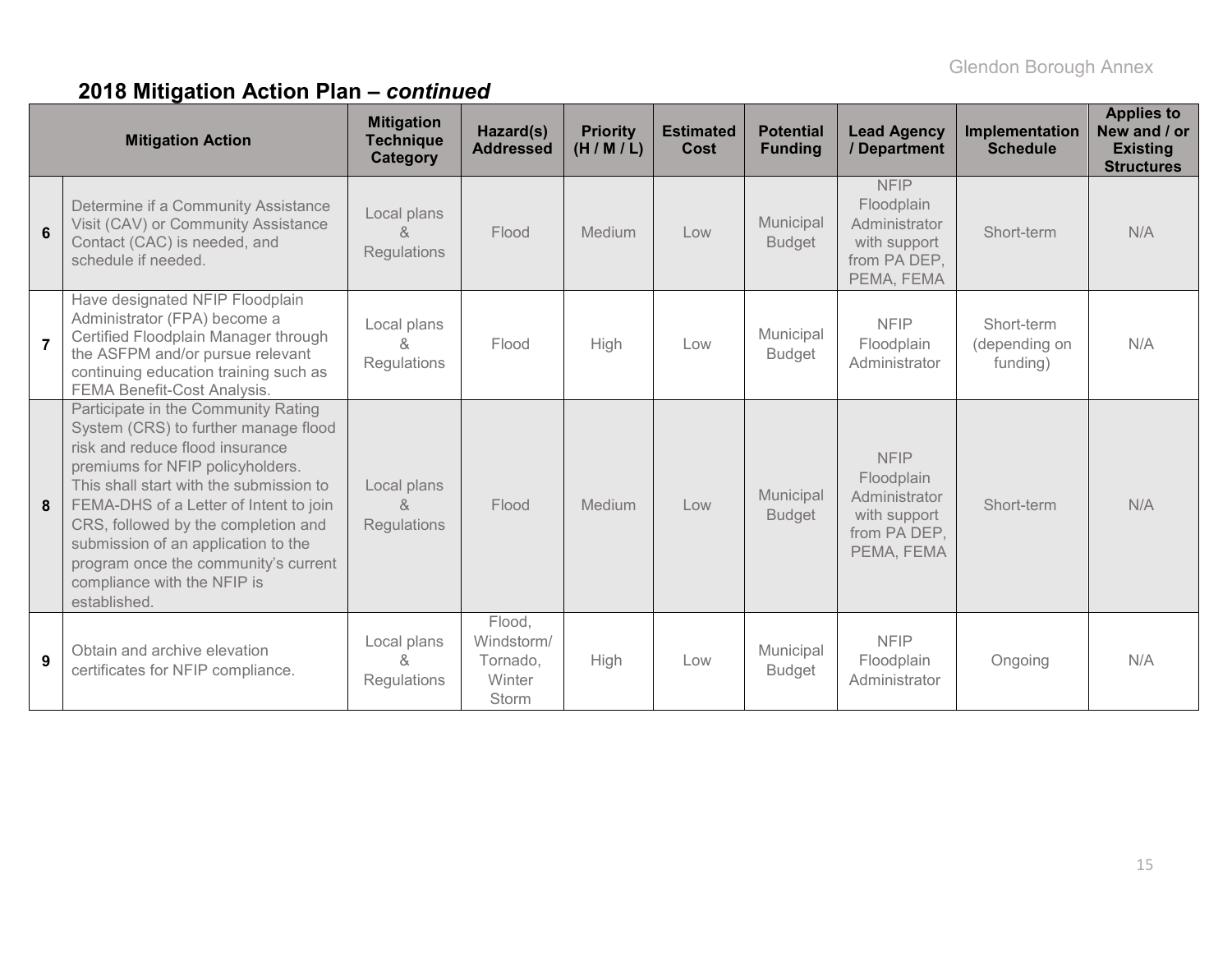|    | <b>Mitigation Action</b>                                                                                                                                                                                                                                             | <b>Mitigation</b><br><b>Technique</b><br><b>Category</b> | Hazard(s)<br><b>Addressed</b> | <b>Priority</b><br>(H/M/L) | <b>Estimated</b><br>Cost                  | <b>Potential</b><br><b>Funding</b>                                                                        | <b>Lead Agency</b><br>/ Department                                                                                                                                        | Implementation<br><b>Schedule</b> | <b>Applies to</b><br>New and / or<br><b>Existing</b><br><b>Structures</b> |
|----|----------------------------------------------------------------------------------------------------------------------------------------------------------------------------------------------------------------------------------------------------------------------|----------------------------------------------------------|-------------------------------|----------------------------|-------------------------------------------|-----------------------------------------------------------------------------------------------------------|---------------------------------------------------------------------------------------------------------------------------------------------------------------------------|-----------------------------------|---------------------------------------------------------------------------|
| 10 | Continue to support the<br>implementation, monitoring,<br>maintenance, and updating of this<br>Plan, as defined in Section 7.0                                                                                                                                       | All<br>Categories                                        | All Hazards                   | High                       | $Low -$<br>High (for<br>5-year<br>update) | Municipal<br>Budget,<br>possibly<br><b>FEMA</b><br>Mitigation<br>Grant<br>Funding<br>for 5-year<br>update | Municipality<br>(via mitigation<br>planning point<br>of contacts)<br>with support<br>from Planning<br>Partners<br>(through their<br>Points of<br>Contact),<br><b>PEMA</b> | Ongoing                           | New &<br>Existing                                                         |
| 11 | Complete the ongoing updates of the<br><b>Comprehensive Emergency</b><br><b>Management Plans</b>                                                                                                                                                                     | Local plans<br>x.<br>Regulations                         | All Hazards                   | High                       | Low                                       | Municipal<br><b>Budget</b>                                                                                | Municipality<br>with support<br>from PEMA                                                                                                                                 | Ongoing                           | New &<br>Existing                                                         |
| 12 | Create/enhance/maintain mutual aid<br>agreements with neighboring<br>communities for continuity of<br>operations.                                                                                                                                                    | All<br>Categories                                        | <b>All Hazards</b>            | High                       | Low                                       | Municipal<br><b>Budget</b>                                                                                | Municipality<br>with support<br>from<br>surrounding<br>municipalities<br>and County                                                                                       | Ongoing                           | New &<br>Existing                                                         |
| 13 | Develop and maintain capabilities to<br>process FEMA/PEMA paperwork after<br>disasters; qualified damage<br>assessment personnel - Improve<br>post-disaster capabilities - damage<br>assessment; FEMA/PEMA paperwork<br>compilation, submissions, record<br>keeping. | Education<br>& Awareness                                 | All Hazards                   | Medium                     | Medium                                    | Municipal<br><b>Budget</b>                                                                                | Municipality<br>with support<br>from County,<br>PEMA, FEMA                                                                                                                | Short-term                        | N/A                                                                       |